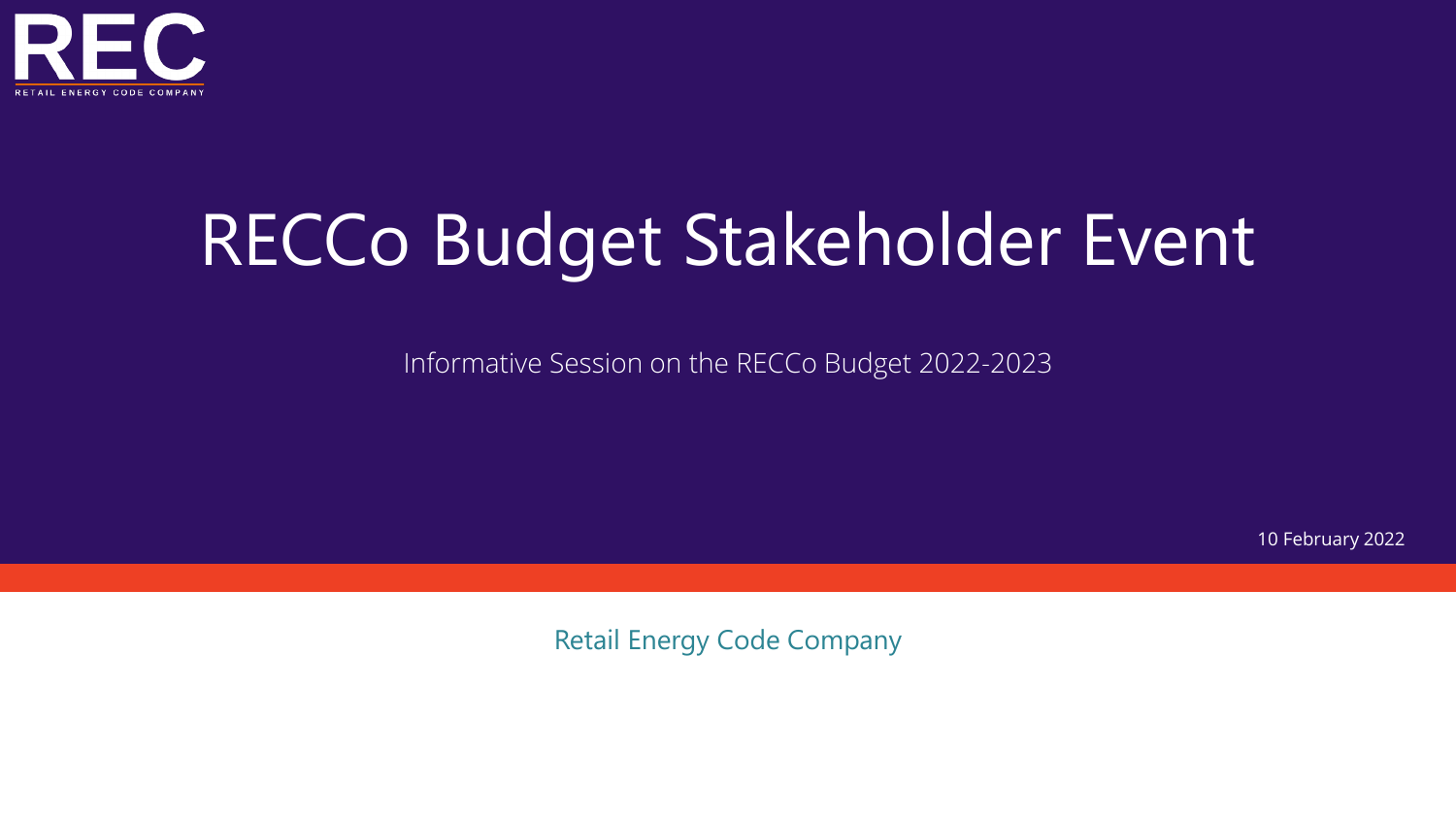

### **Welcome &**  Housekeeping 01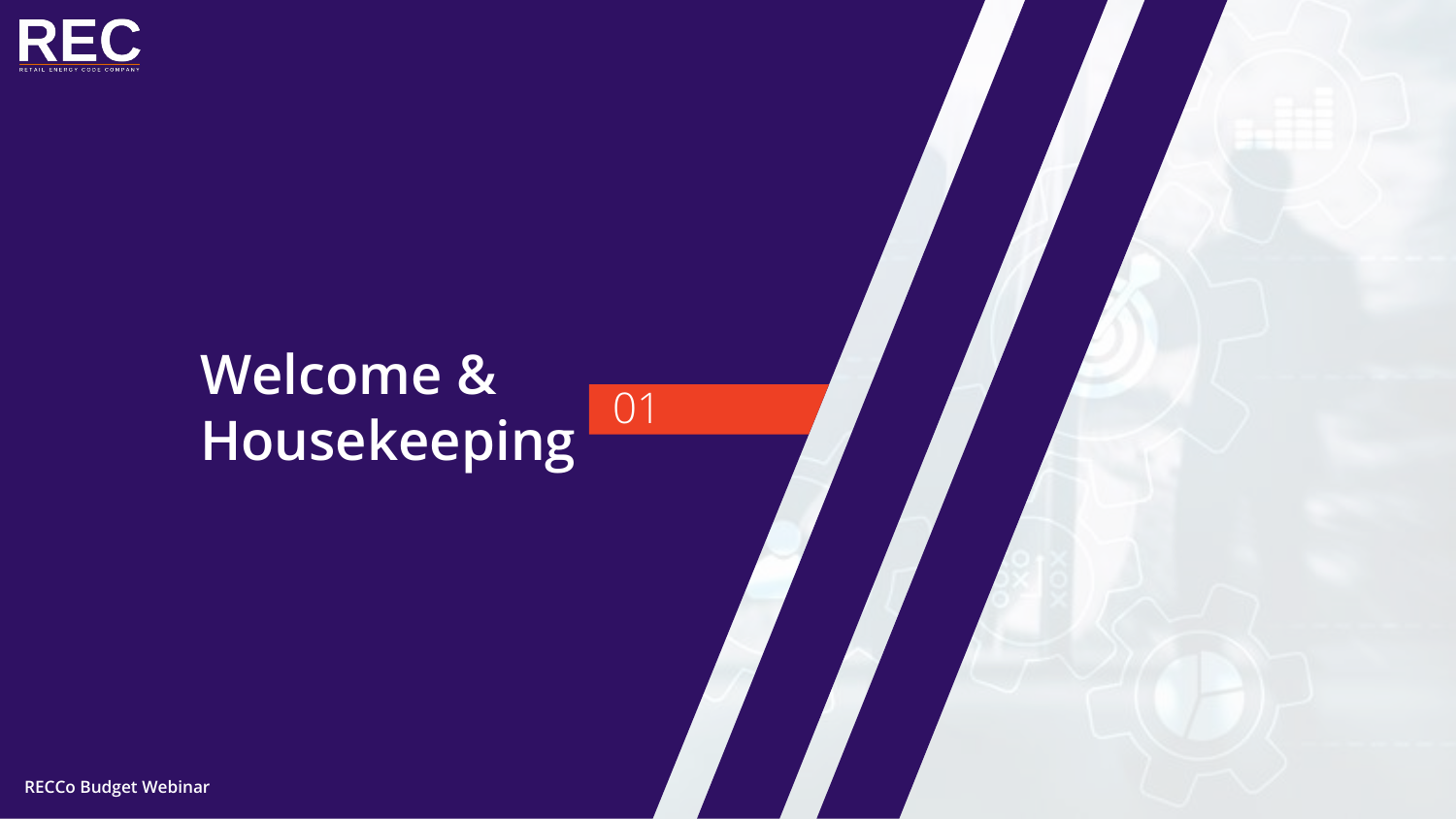### **Welcome from the panel** RECCo Team

### **Housekeeping**

- Please raise all questions within the chat function
- We will answer questions at the end of the webinar and provide written responses to all questions after the event
- The 2022-2023 Budget is available on our [website,](https://www.retailenergycode.co.uk/financial-budget-2022-23/) the deadline for appeal submissions to Ofgem is 18th February



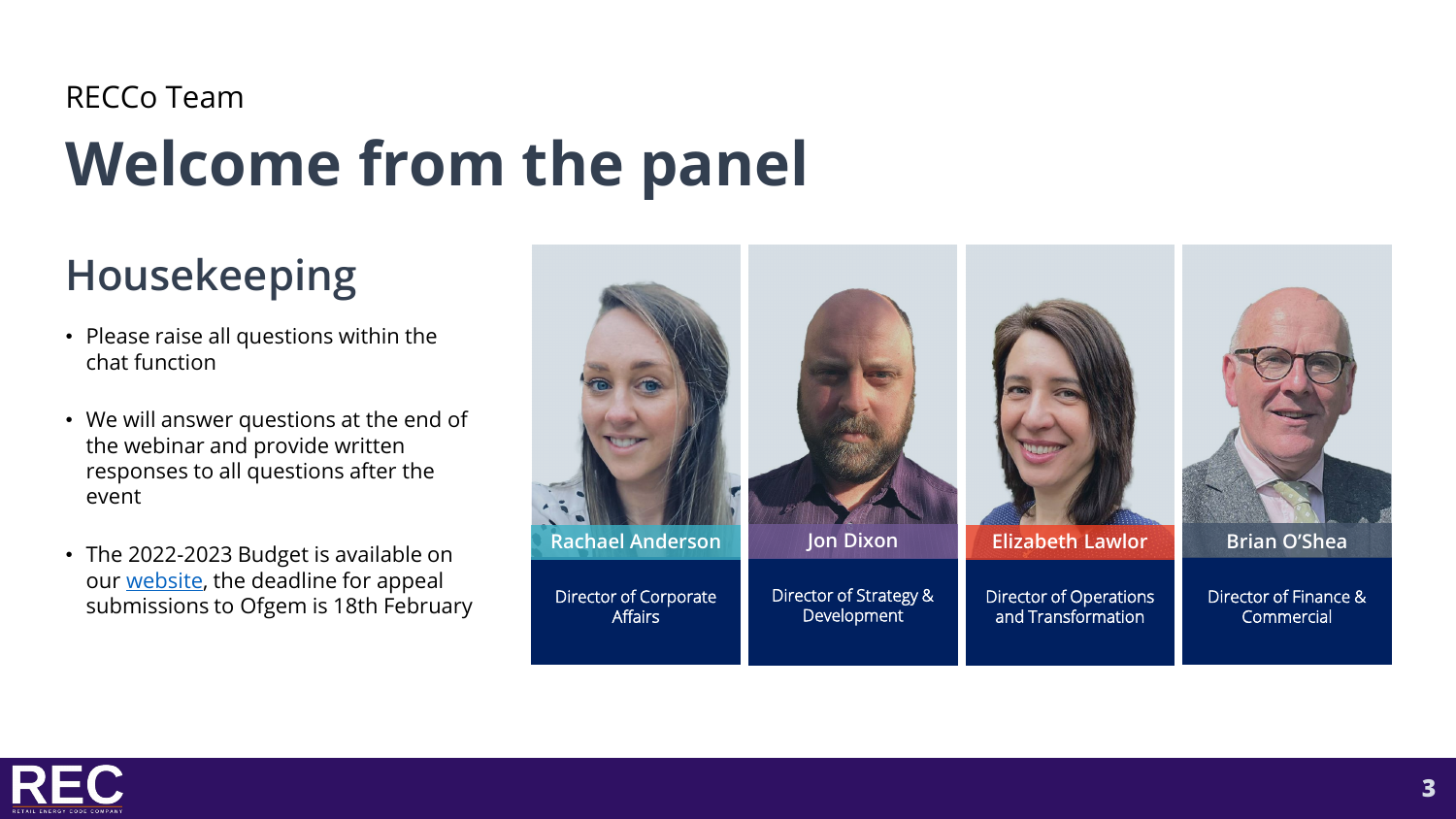

**Welcome** Housekeeping Rachael Anderson

04

**Recap** RECCo's Strategy & Forward Work Plan Jon Dixon

**RECCo Budget** 2022 to 2023 Overview Brian O'Shea

**REC Services** 

Delivery for 2022-23 Elizabeth Lawlor



**RECCo's Organisation** Model for 2022-23 Rachael Anderson

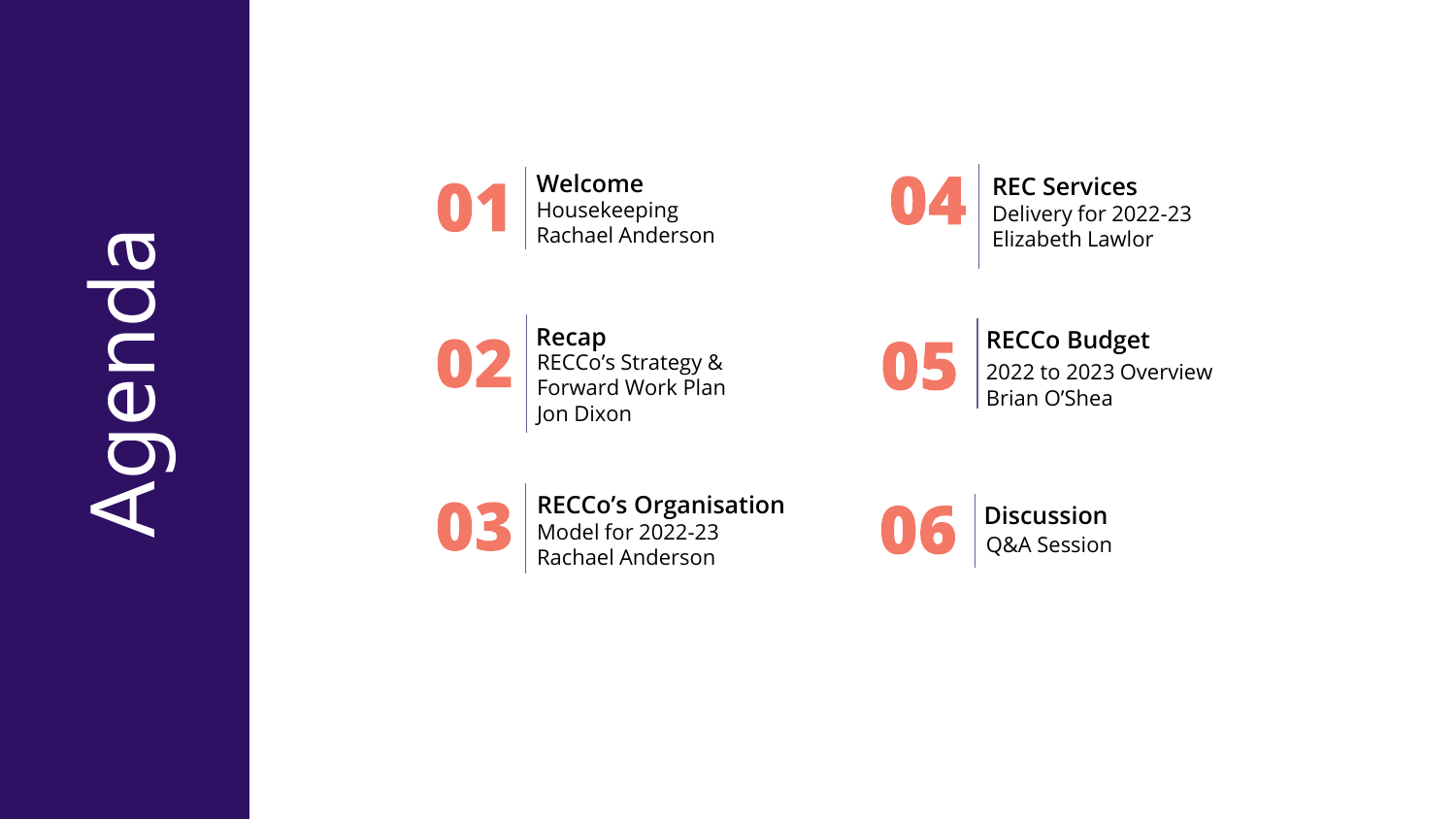

### **RECCo Strategy & Forward Work Plan Recap**

02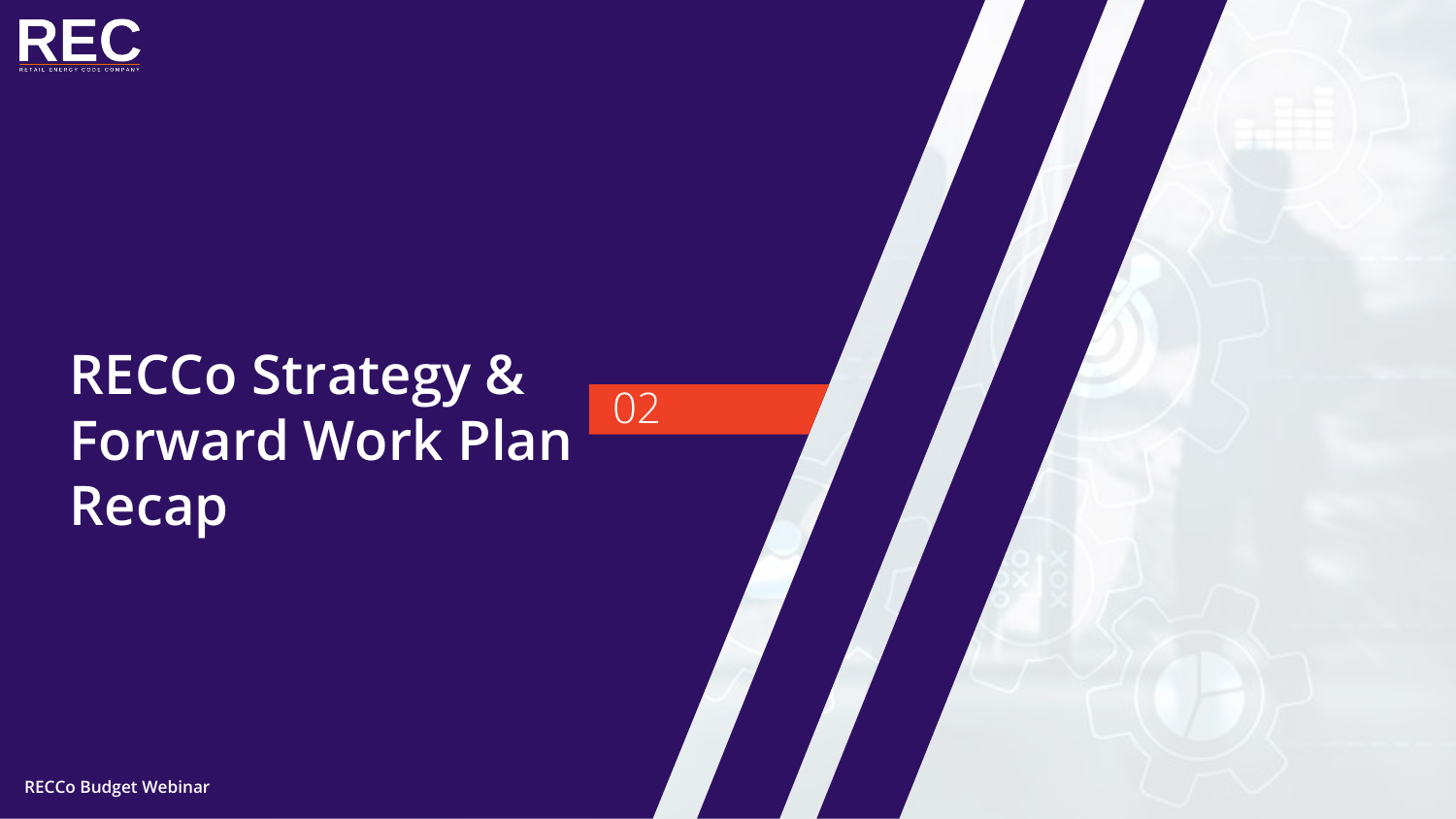# **Strategic Aims**

- Our over-arching aim is to deliver governance arrangements and services that enable REC Parties and other users to meet the needs of energy consumers now and into the future.
- To the extent that those needs are constantly evolving, we will facilitate the effective and timely development and transformation of services, to be delivered cost-efficiently and with minimal disruption to business-as-usual activities.



**The draft RECCo Strategy and Forward Work Plan is published on the REC website [here](https://www.retailenergycode.co.uk/extra/wp-content/uploads/2022/01/RECCo-Strategy-Finance-Document.pdf).**

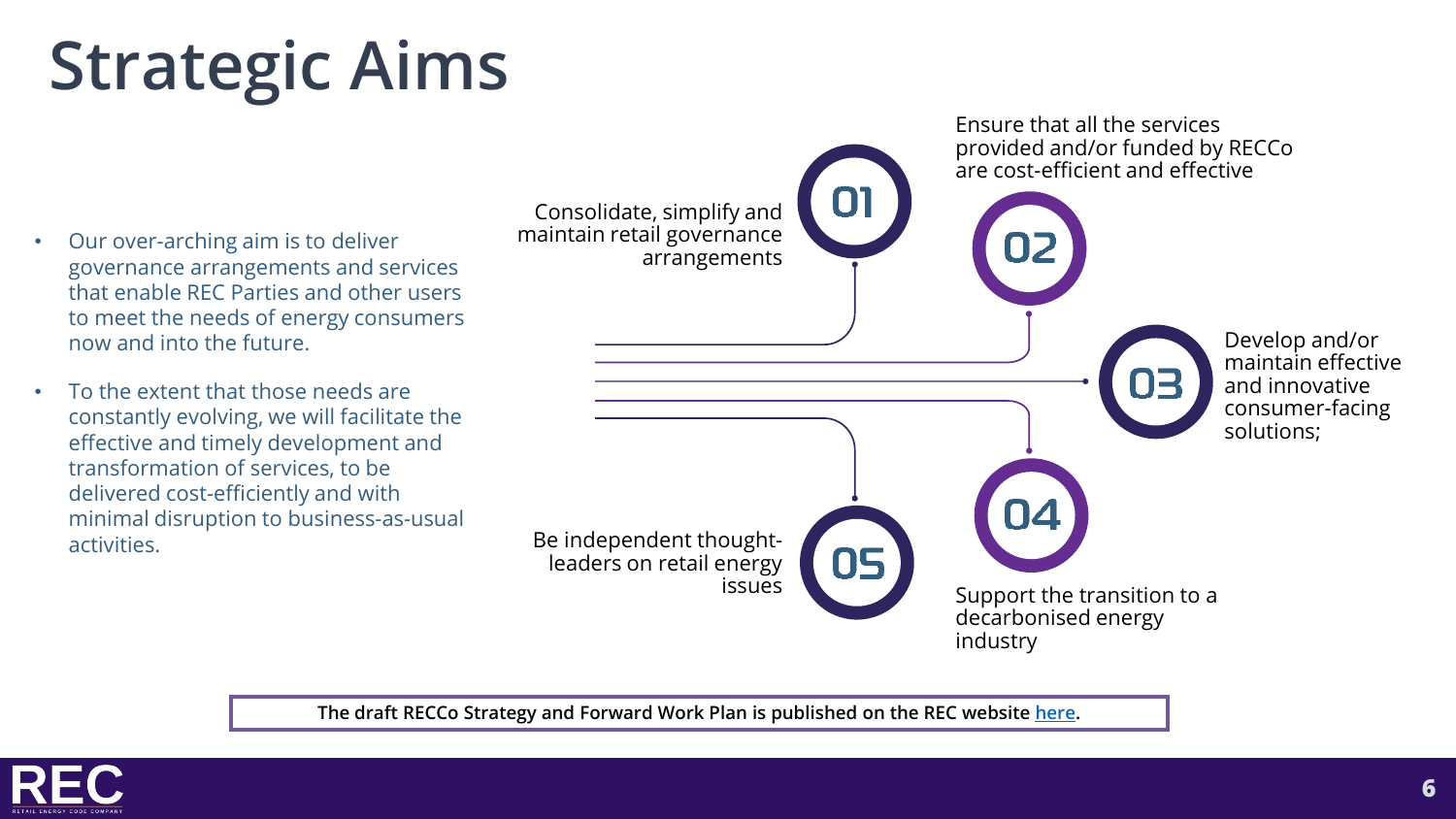### **Workstreams: overview and timeline**

|                                                  | 2022/23                                                                     | 2023/24                                                    | 2024/25           | $2025+$                   |
|--------------------------------------------------|-----------------------------------------------------------------------------|------------------------------------------------------------|-------------------|---------------------------|
|                                                  |                                                                             |                                                            |                   |                           |
|                                                  | RECCo service delivery and service enhancement - including data stewardship |                                                            |                   |                           |
|                                                  | Switching Programme Implementation (CCS go-live)                            |                                                            |                   |                           |
| Enduring/"non-<br>discretionary"                 |                                                                             | 3-year Theft Reduction Strategy                            |                   | <b>Strategy Review</b>    |
| workstreams                                      | Metering CoP consolidation                                                  |                                                            |                   |                           |
|                                                  | MHHS - preparing retail arrangements and consumers for ToU, etc             | Operational role?                                          |                   |                           |
|                                                  | SoLR entry and exit                                                         |                                                            |                   |                           |
| New Workstreams<br>(subject to business<br>case) | PSR Improvements                                                            |                                                            |                   |                           |
|                                                  | Green Deal re-purposing                                                     | Design, Build & Test                                       | New scheme growth |                           |
|                                                  | TPI - develop REC alternative                                               | Roll out scheme (if adopted)                               |                   |                           |
|                                                  |                                                                             | Future market design, Code Reform etc.                     |                   |                           |
|                                                  |                                                                             | Preparation to transition from 5 Day to Next Day Switching |                   |                           |
|                                                  | Scope REC role: EV charging, Heat                                           | REC EV and/or Heat strategies/policies                     |                   |                           |
|                                                  |                                                                             |                                                            |                   | <b>Retailing Hydrogen</b> |

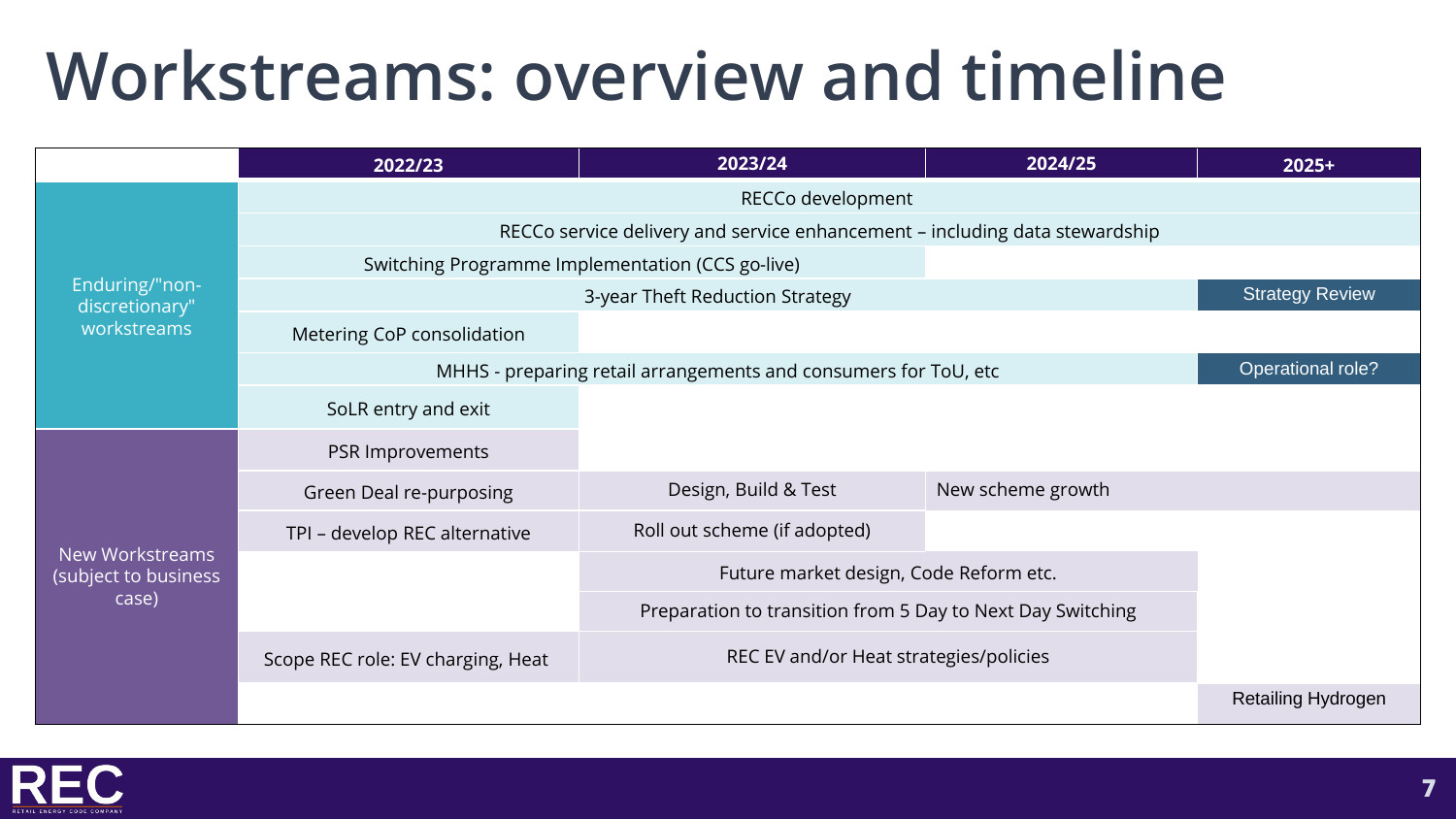## **Summary of consultation response**

- **We received nine responses from a mixture of organisations, including six energy suppliers, one trade association, one industry body, and one energy network operator.**
- **Respondents were generally supportive of our approach and of the proposed strategy and workplan. Several respondents raised concern with the increases to the 2022/23 budget as compared to last year's forecast, and on specific aspects of the forward work plan. The points on costs are dealt with in the [budget](many%20respondents%20are%20supportive%20of%20the%20general%20approach%20and%20intention%20of%20RECCo’s%20work%20and%20strategy.%20Respondents%20raised%20a%20number%20of%20points,%20including%20questions%20around%20the%20increased%20costs%20in%20the%20budget%20since%20last%20year’s%20forecast) published last week, and in later slides. Those attracting the most comment are dealt with below:**

| <b>Topic</b>                          | <b>Summary of comments</b>                                                                                                                                                                                                                                                                                                                                                           | <b>Next steps</b>                                                                                                                                                                                                                                                                                                                                                                                                                                                         |
|---------------------------------------|--------------------------------------------------------------------------------------------------------------------------------------------------------------------------------------------------------------------------------------------------------------------------------------------------------------------------------------------------------------------------------------|---------------------------------------------------------------------------------------------------------------------------------------------------------------------------------------------------------------------------------------------------------------------------------------------------------------------------------------------------------------------------------------------------------------------------------------------------------------------------|
| <b>Theft</b>                          | 2 respondents commented and were positive of the proposal and<br>approach (e.g. conducting estimate of theft prior to launching new<br>procurements).                                                                                                                                                                                                                                | We will continue to gather data on the scale of problem and use that and other<br>evidence to produce a full business case for any further theft reduction initiatives, as<br>part of a wider fully costed Theft Reduction Strategy.                                                                                                                                                                                                                                      |
| <b>Green Deal</b>                     | 3 respondents agreed that steps should be taken to address current costs<br>and possible improved new approach. However, 3 were unsupportive of a<br>GD reboot due to failure of previous scheme, concern at possible cost and<br>whether this is appropriately a RECCo role rather than government.                                                                                 | We recognise the problems with the original scheme, and the fact that the energy<br>efficiency measures are already subject to a number of government schemes.<br>However, the current GD does not reflect good long term VFM. We consider it<br>appropriate to explore options to improve VFM, including feasibility of re-using the<br>existing asset and development of a robust business case.                                                                        |
| Data/<br>digitalisatior               | 1 respondent was fully supportive. 2 respondents wanted to better<br>understand what was involved and related costs. 3 respondents<br>questioned why this workstream was required as we should already by<br>digitised/paid for this already.                                                                                                                                        | This work strand will be focused on making better use of existing digital tools such as<br>the Portal and EMAR, in order to improve their value to users of those services. E.g. we<br>will seek to better understand problem areas in retail and/or REC processes which<br>require manual and therefore expensive interventions.                                                                                                                                         |
| <b>SOLR/ market</b><br><b>reforms</b> | 3 respondents were broadly positive of work in this area and wanted to<br>see it expedited. 1 respondent wanted RECCo to wait for Ofgem to make<br>licence changes before making REC changes bought forward. 1<br>respondent noted that Market Stabilisation Charge proposals refer to a<br>role for RECCo, but that it had not been explicitly mentioned under this<br>work-strand. | We will continue to work with Ofgem and other parties to identify areas where RECCo<br>can be of assistance in addressing immediate problems and delivering any changes to<br>market governance that may emerge. This will include adapting the REC to allow<br>parties to effectively discharge any new licence obligations, etc, which may include the<br>administration of a Market Stabilisation Charge, for which we have made a provision in<br>the 2022/23 budget. |

**We will contact each of the respondents to discuss their points in detail.** 

**A full summary of responses and our response to them has been published on the REC website [here.](https://www.retailenergycode.co.uk/extra/wp-content/uploads/2022/02/Response-v2.pdf)**

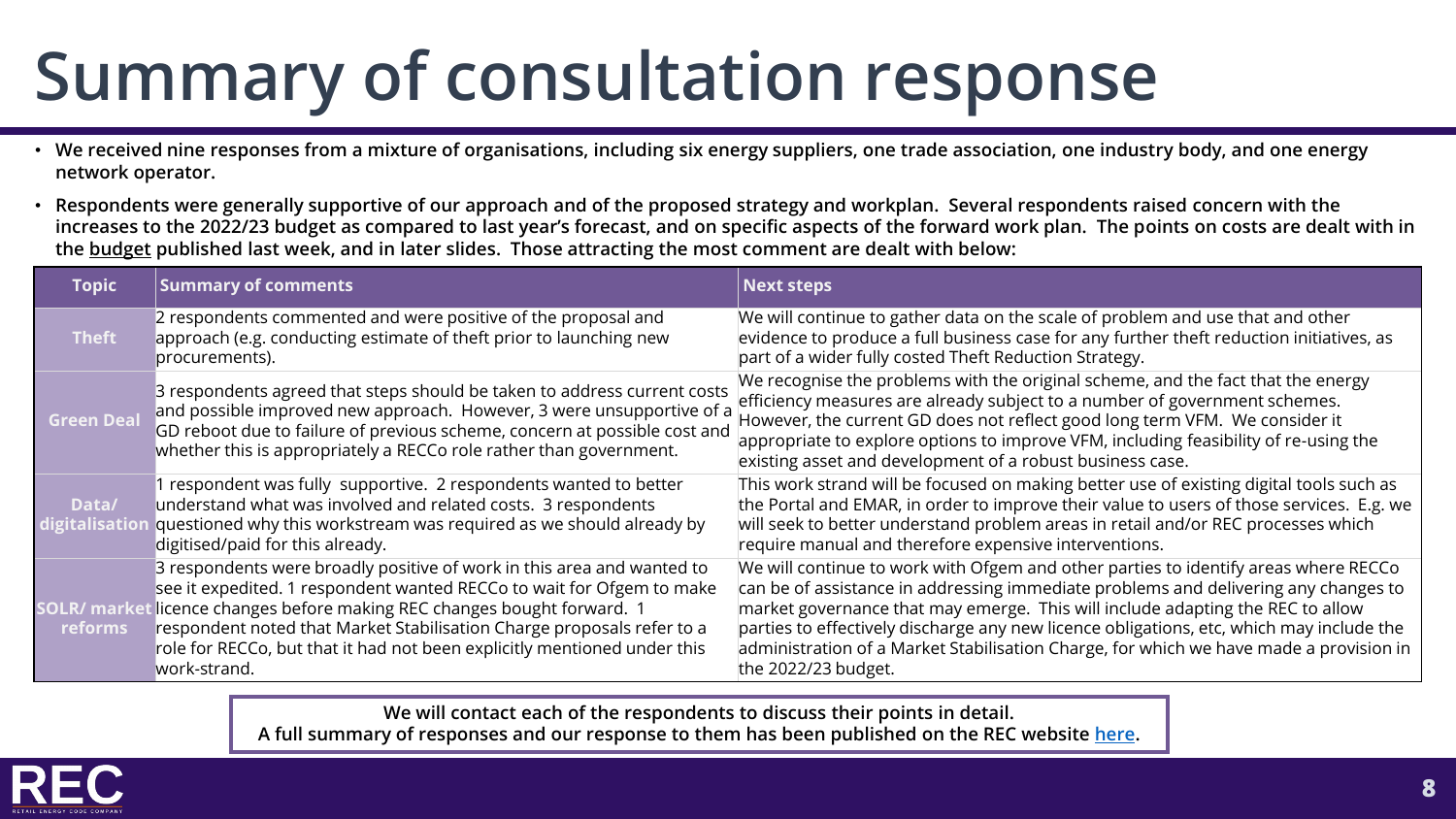

### **RECCo's Organisation** 03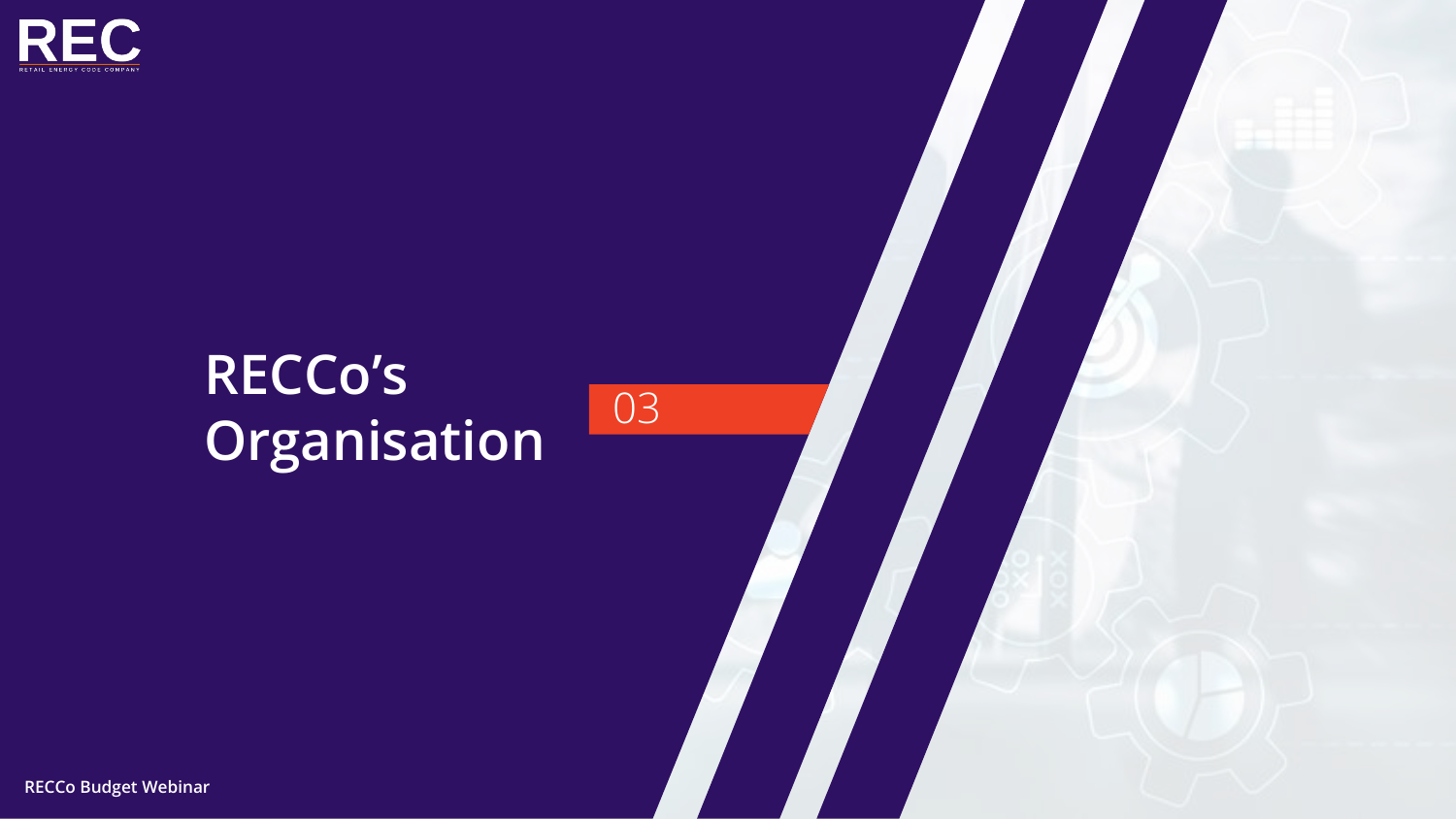### **RECCo's Operating Model**



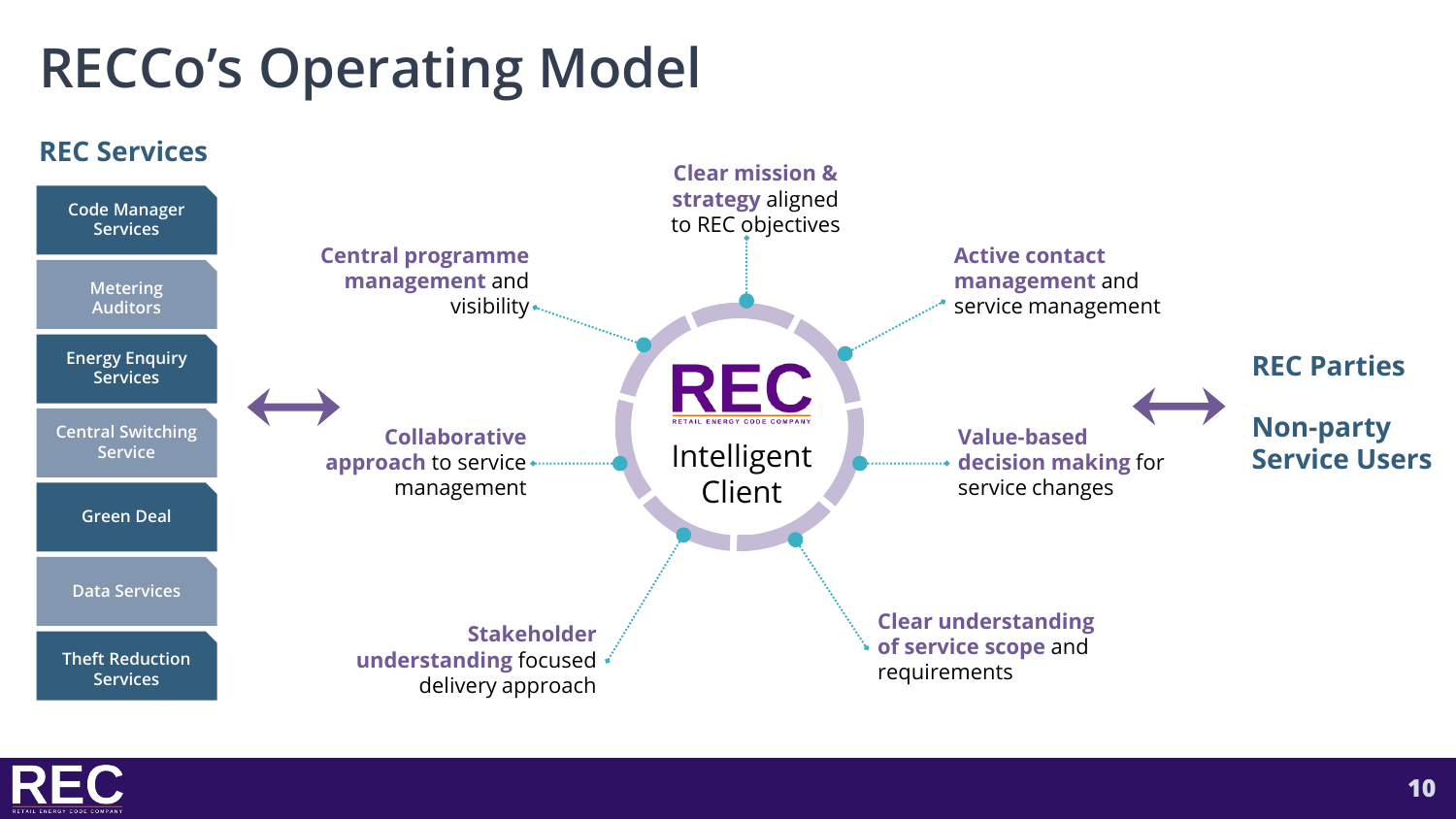### **RECCo's Corporate Structure**

**STRATEGY & DEVELOPMENT**



#### **02**

• **Data Mgmt & Security**  • **PMO** 





**DATA & TRANSFORMATION**



• **Operational Delivery**  • **Service Mgmt**

**03**



**FINANCE & COMMERCIAL**

#### **CORPORATE AFFAIRS**



**05**

**01**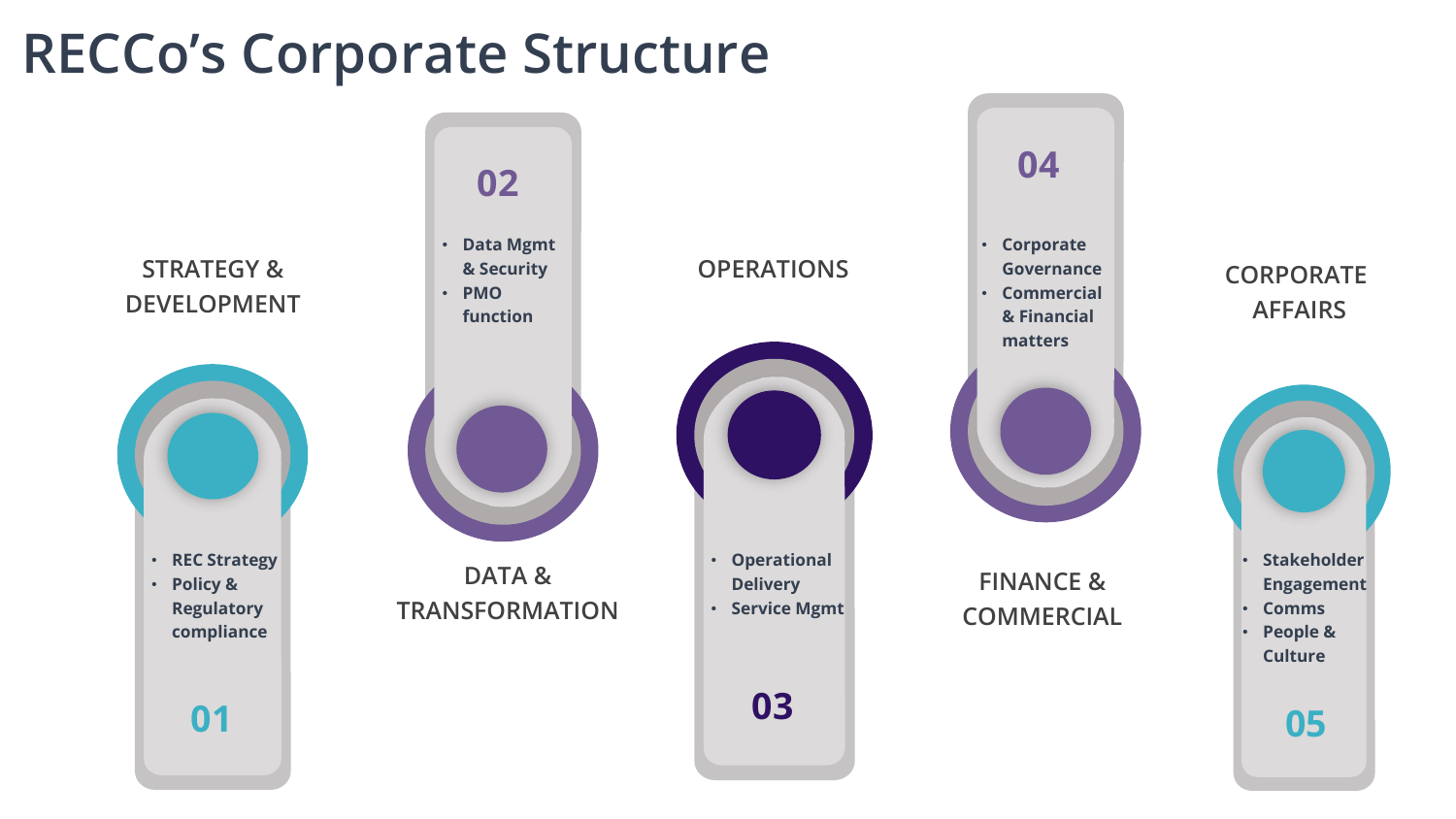

### **REC** Services 04

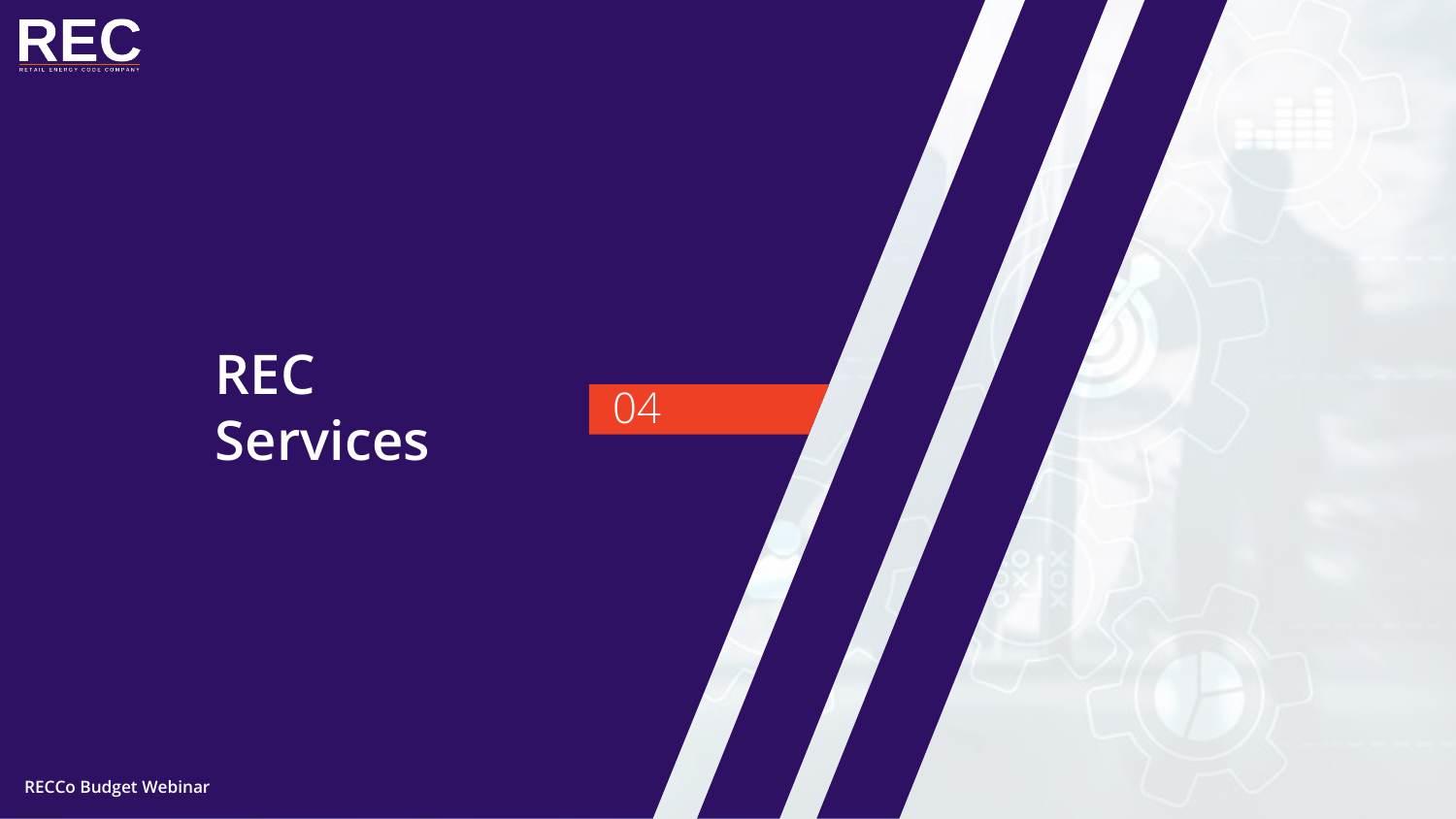### **RECCo Operations and Transformation**



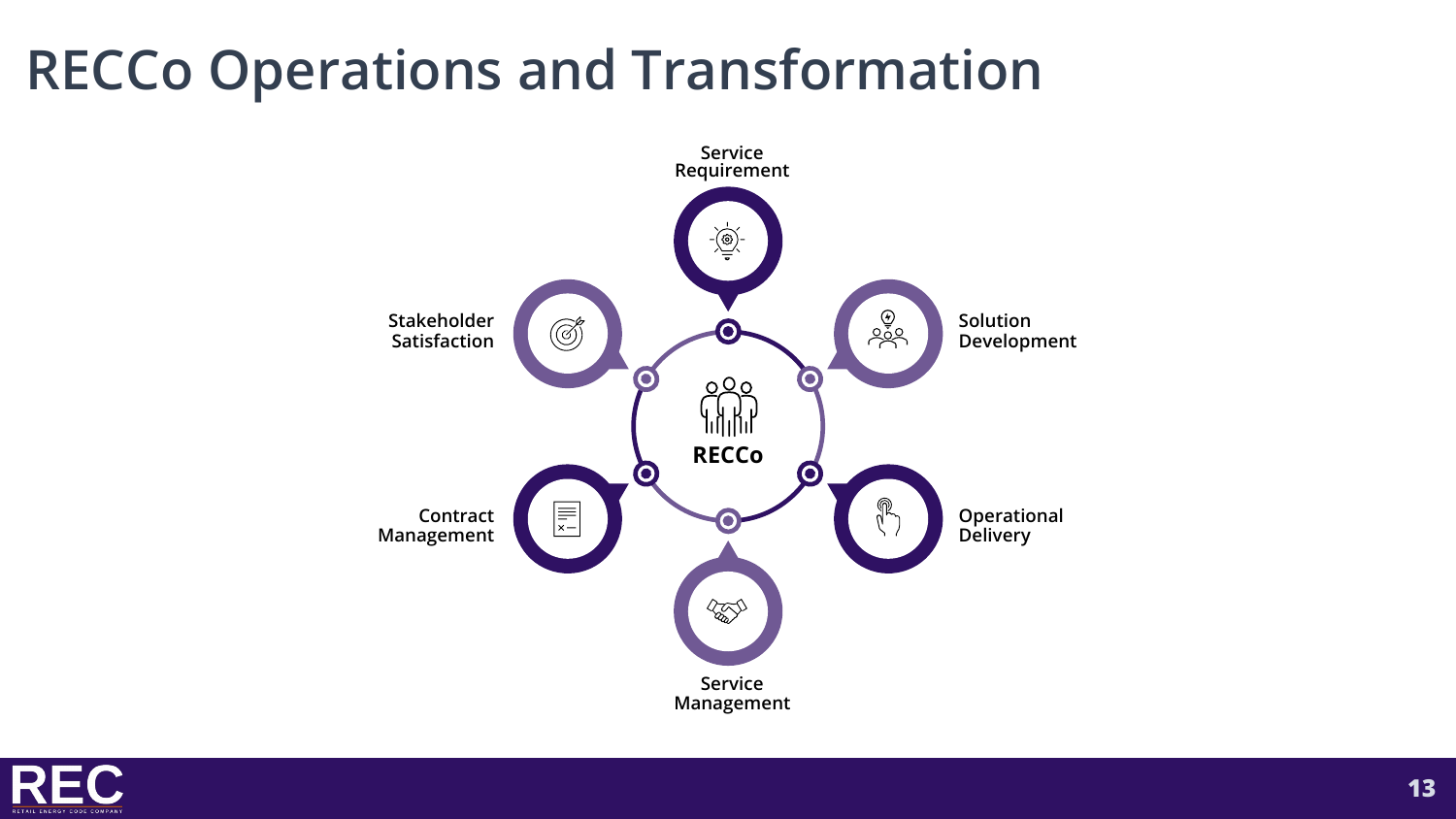### Operations & Transformation POAP

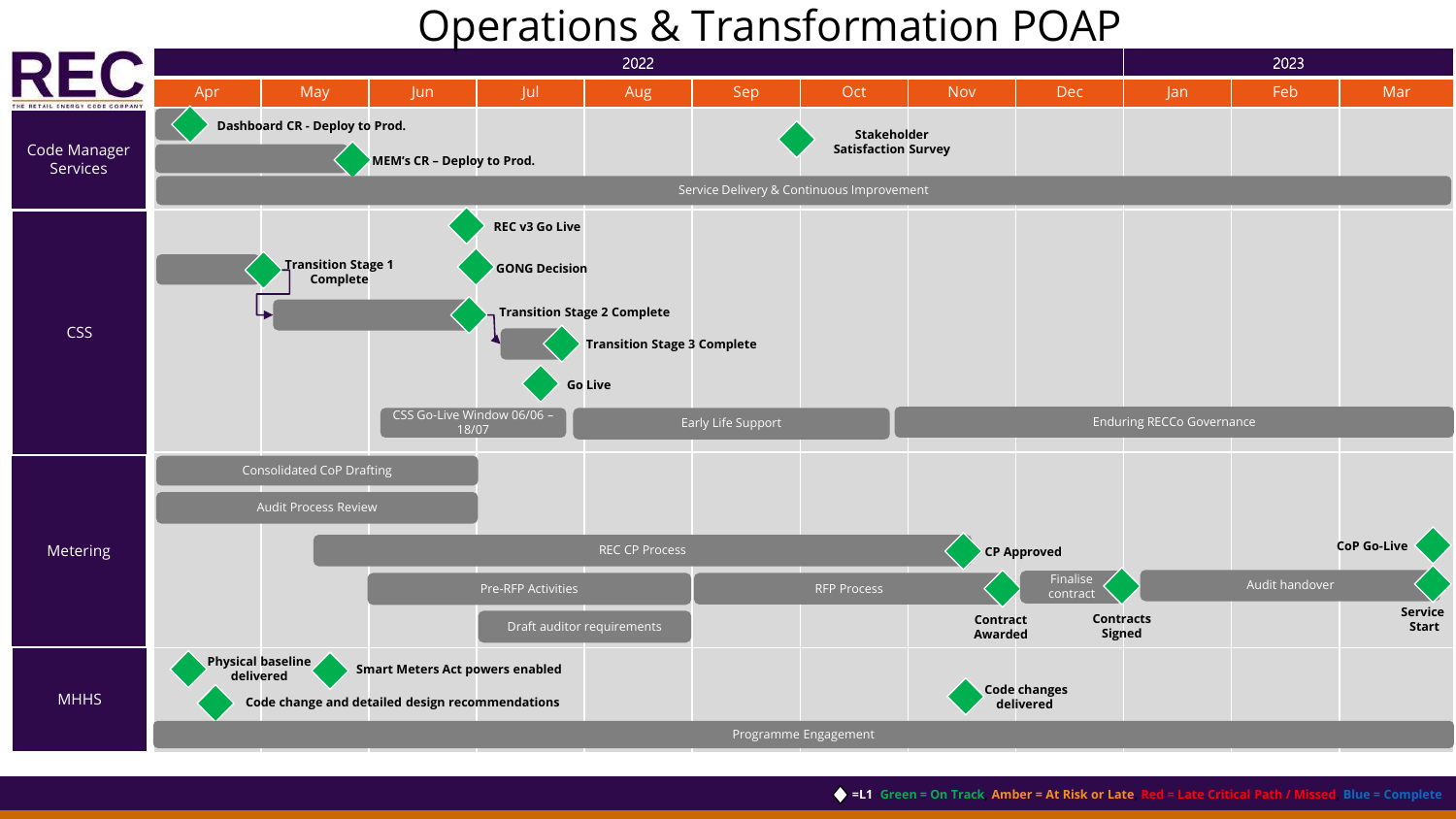### CSS Workstream Level POAP

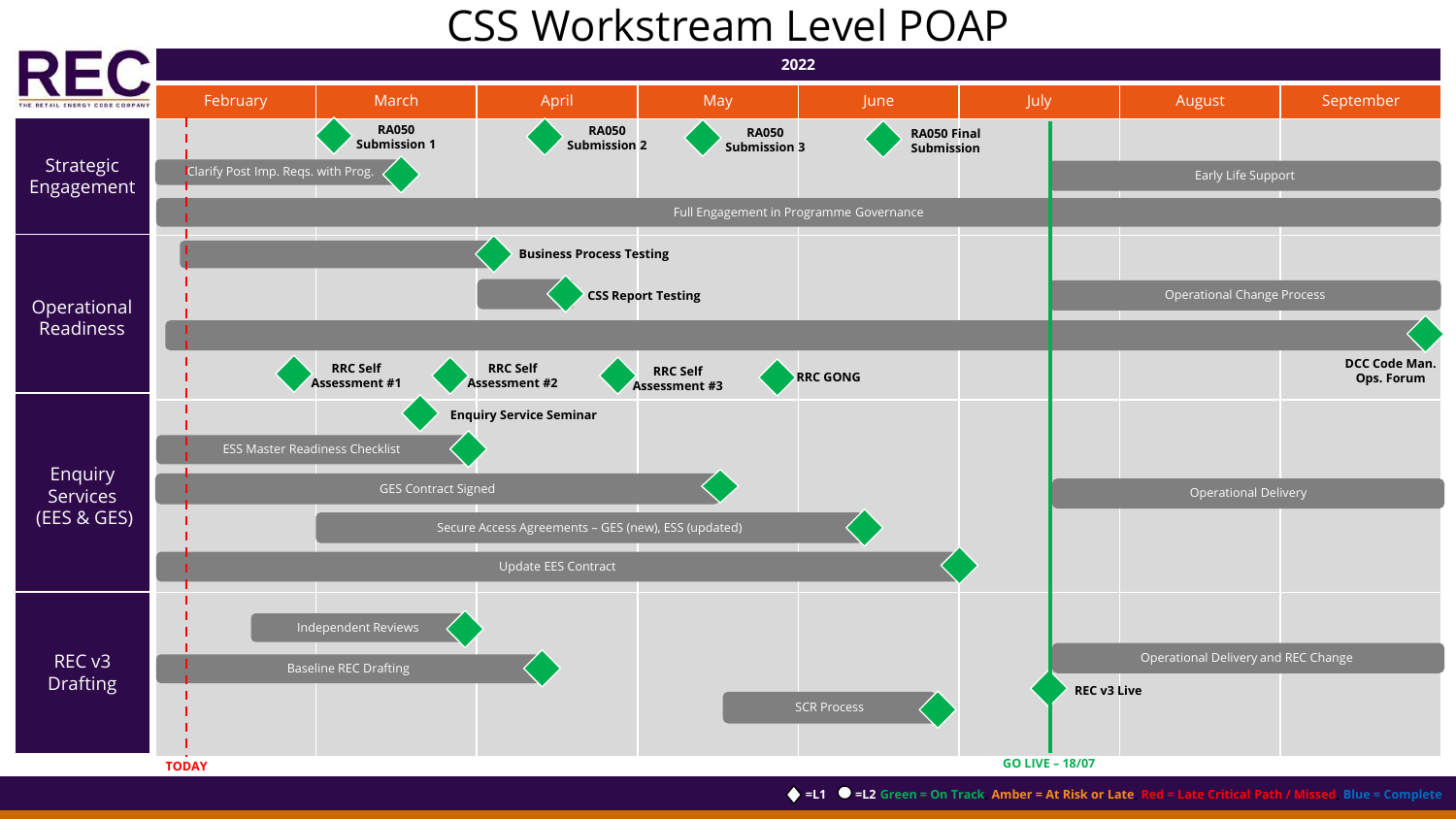

### **RECCo Budget 2022-2023 Overview** <sup>05</sup>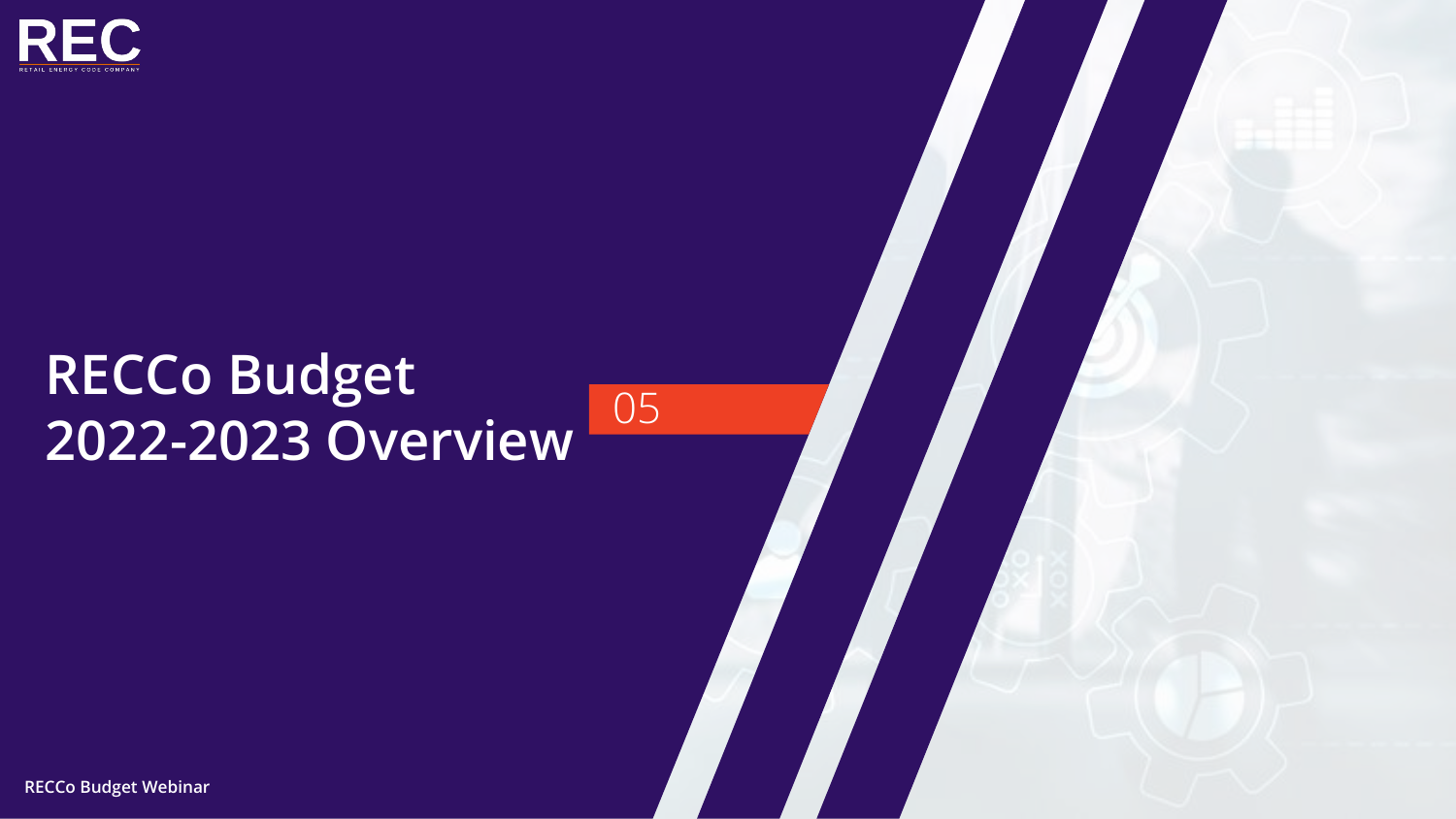### **2022-23 Budget Overview**

| 2022-23 Budget £'000          | 2022/23<br><b>Budget</b> | 2023/24<br><b>Indicative</b> | 2024/25<br><b>Indicative</b> |
|-------------------------------|--------------------------|------------------------------|------------------------------|
| <b>REC Services</b>           | 16,053                   | 29,225                       | 35,007                       |
| <b>REC Operations</b>         | 4,234                    | 4,150                        | 4,375                        |
| Projects & Workstreams        | 3,055                    | 2,250                        | 2,650                        |
| Switching Programme Support   | 2,820                    |                              |                              |
|                               | 26,162                   | 35,625                       | 42,032                       |
|                               |                          |                              |                              |
| Change Allowance (REC/Policy) | 2,000                    | 4,000                        | 4,000                        |
| Contingency                   | 1,700                    | 2,100                        | 2,500                        |
| <b>TOTAL</b>                  | 29,862                   | 41,725                       | 48,532                       |

- **Bottom-up** budget methodology
- **A challenging**, changing and evolving operating environment
- **Resources** to address current challenges and prepare for future requirements
- **Resources** to deliver RECCo strategy, REC objectives and forward work plan
- **RECCo services** are procured and delivered for benefit of industry
- **Operational resources**  ensure all legal, regulatory and business requirements delivered
- **2022-23 costs** are higher than originally expected for that year

**Parties can appeal one or more costs**

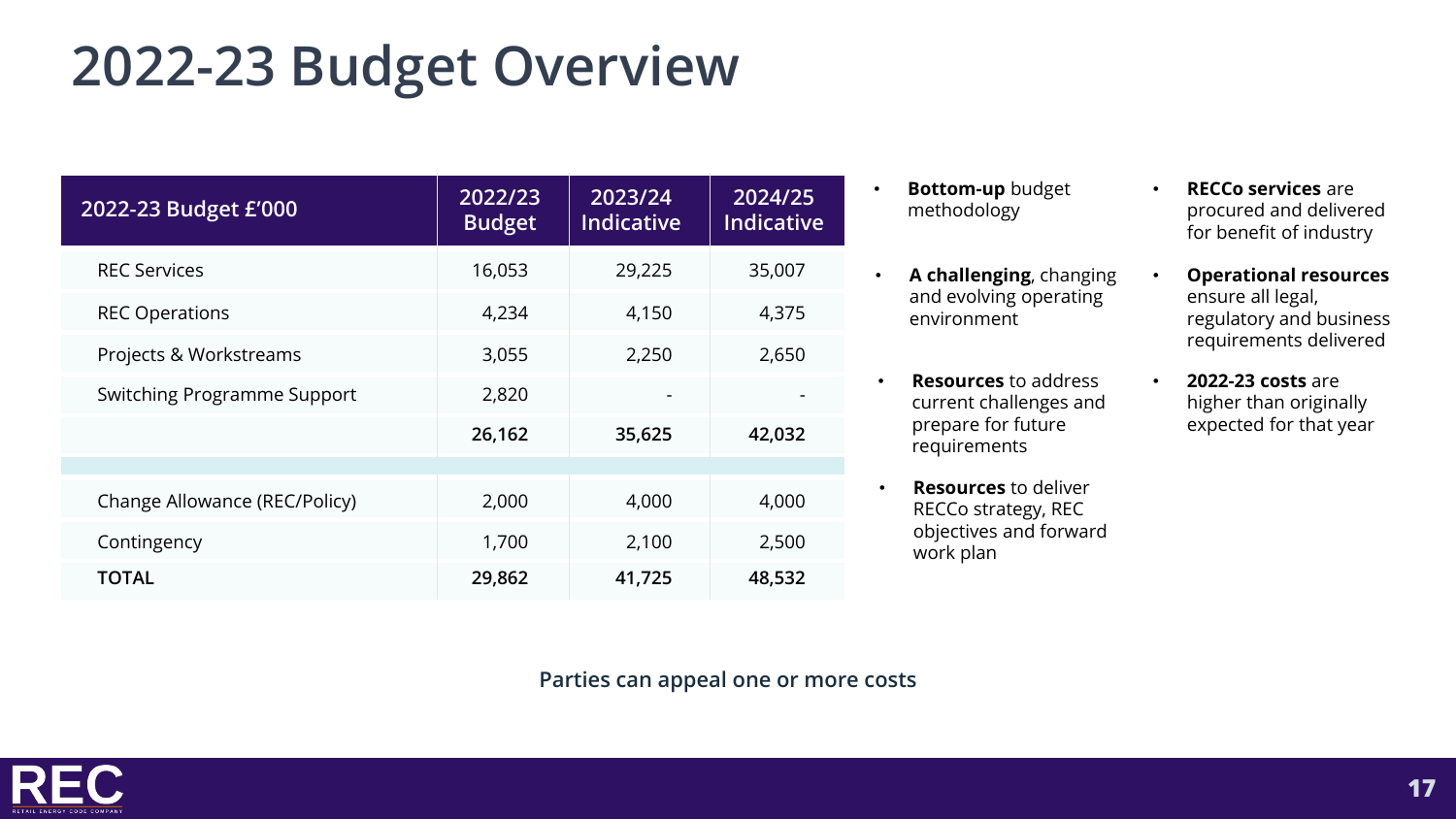### **2022-23 Budget key cost drivers**

| <b>Changes by REC Funding Parties</b>    | <b>Annual Charge (£)</b> |
|------------------------------------------|--------------------------|
| <b>Energy Suppliers</b>                  | 0.511                    |
|                                          |                          |
| <b>Electricity Distribution Networks</b> |                          |
| >750k RMPs on MPAS, annual charge        | 50,000                   |
| <750k RMPs on MPAS, Charge per RMP       | 0.022                    |

- **REC** is a changed model of code governance and service delivery
- **Expanding role** in delivery of regulatory requirements

the needs of a changing energy

market

- **RECCo needs** to have capacity and capability to ensure delivery of its services
- **RECCo Operating Model** 
	- Activities placed with those best enabled to deliver value
	- Out-source model benefits and risks
- **REC / RECCo is aligned** to meet • **Better understanding** of our operating environment and transitioned contract costs

**The 2022-23 Budget costs will be recovered evenly across the year.** 

**Invoiced in the first month of each calendar quarter.**

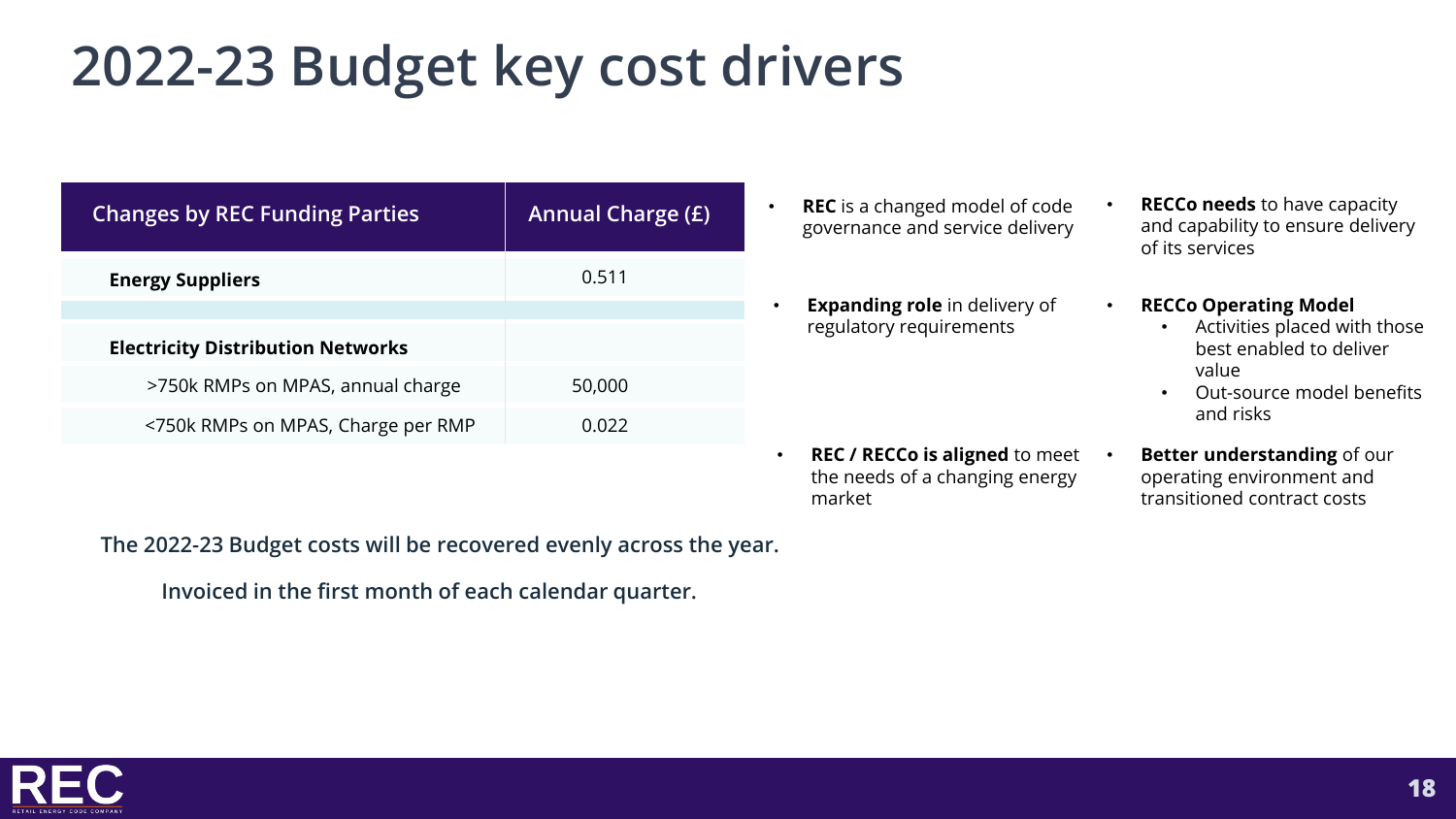### **REC Services**

| 2022-23 Budget £'000<br><b>REC Services</b>           | 2022/23<br><b>Budget</b> | 2023/24<br>Indicative | 2024/25<br><b>Indicative</b> |
|-------------------------------------------------------|--------------------------|-----------------------|------------------------------|
| Code Manager                                          | 10,232                   | 10,000                | 10,050                       |
| <b>Enquiry Services (Electricity and Gas)</b>         | 3,954                    | 4,675                 | 4,782                        |
| Green Deal                                            | 468                      | 500                   | 525                          |
| Theft Services (ETTOS, Calculator, Analytics)         | 865                      | 2,450                 | 3,025                        |
| <b>Central Switching Services (CSS)</b>               |                          | 11,000                | 11,000                       |
| Metering Services*                                    |                          |                       |                              |
| Market-wide Half Hourly Settlement                    |                          |                       | 5,000                        |
| REC Support Costs (Legal, Change<br>Board & PAB fees) | 534                      | 600                   | 625                          |
| <b>TOTAL</b>                                          | 16,053                   | 29,225                | 35,007                       |

- **Contracted** for services
- **Data** management Services
- **Switching Go live**  operational impact
- **Service/payment** obligations timing
- **Approach** to procurement critical to enduring future cost control
- **Theft** services

- **Central Switching Service** budget and cost management
- **Metering** and MHHS

\*Metering Services costs wholly recovered through audit fees

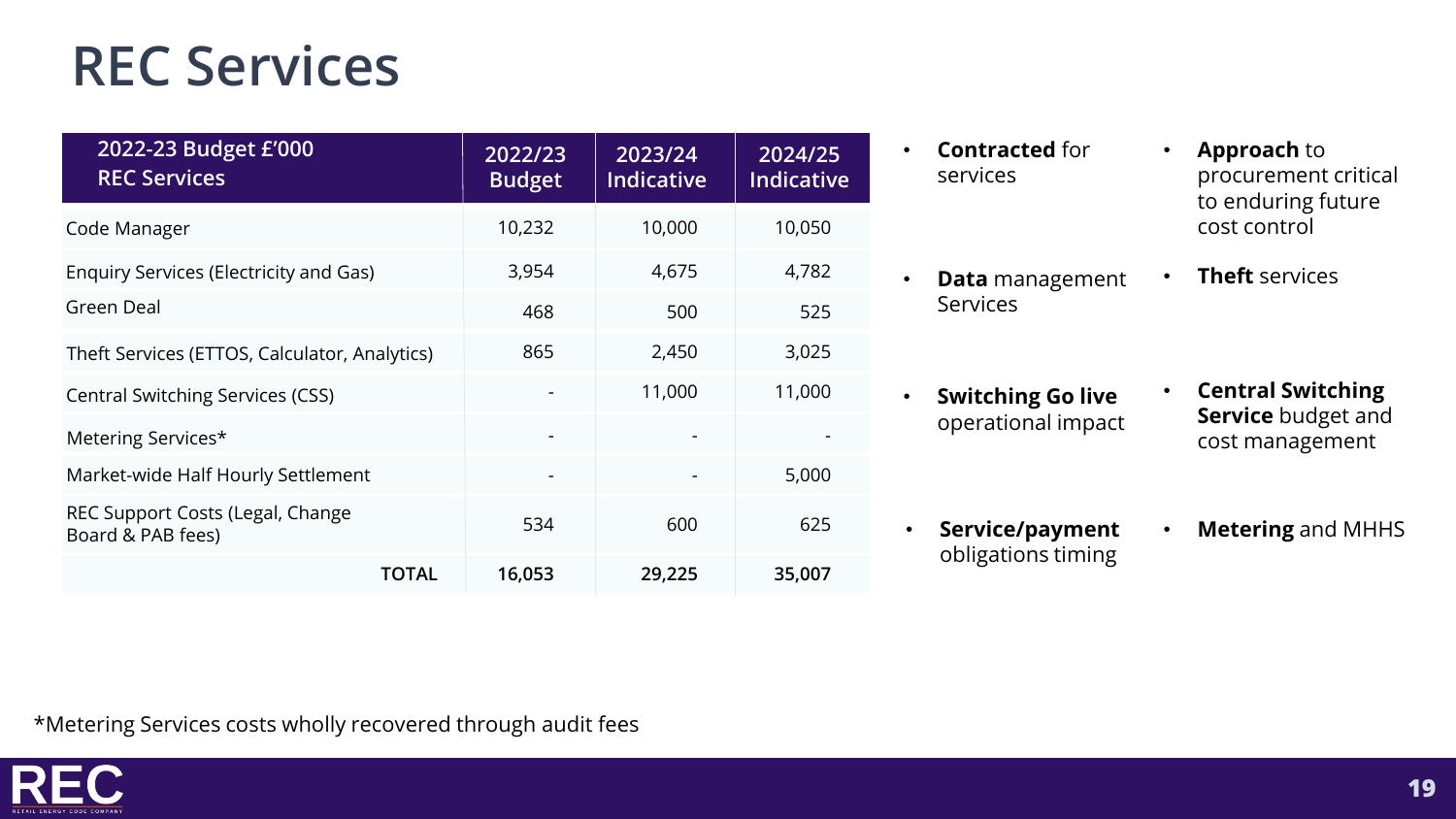### **REC Operations**

| 2022-23 Budget £'000         | 2022/23<br><b>Budget</b> | 2023/24<br><b>Indicative</b> | 2024/25<br><b>Indicative</b> |
|------------------------------|--------------------------|------------------------------|------------------------------|
| <b>Board Costs</b>           | 313                      | 350                          | 375                          |
| RECCo Human Capital          | 2,677                    | 2,750                        | 2,900                        |
| <b>RECCo Operating Costs</b> | 1,244                    | 1,050                        | 1,100                        |
| <b>TOTAL</b>                 | 4,234                    | 4,150                        | 4,375                        |

**RECCo will be an expert organisation, consisting of employees with a deep understanding and knowledge of the REC Services for the benefit of its community.**

- **Fully** independent NED Board
- **Capacity & capability** to:
	- deliver successful change
	- manage risk
	- deliver to budget on time and to quality
	- safeguard industry assets
- **Data** increasingly important
- **Reducing** reliance on contractors and SMEs
- **Talent & knowledge** developed and retained internally
- **Debt** management
- **Costs** as a percentage of total budget fall over the planning period

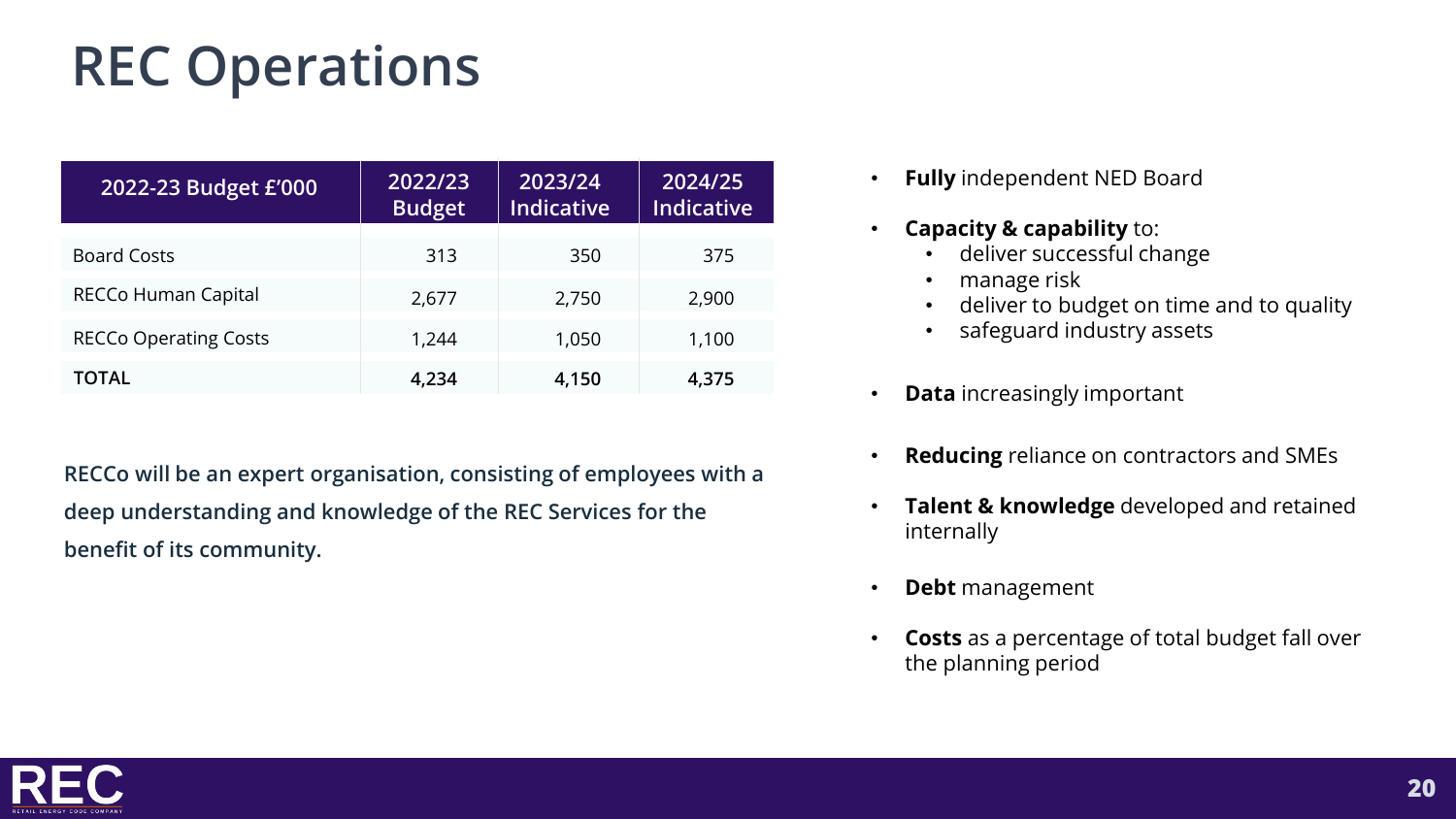### **RECCo Projects and Workstreams**

| 2022-23 Budget £'000                                            | 2022/23<br><b>Budget</b> | 2023/24<br><b>Indicative</b> | 2024/25<br><b>Indicative</b> |
|-----------------------------------------------------------------|--------------------------|------------------------------|------------------------------|
| <b>Theft Reduction Strategy</b>                                 | 600                      | 350                          | 250                          |
| Data and Digitalisation Strategies                              | 500                      | 350                          | 350                          |
| <b>REC Policy Initiatives</b>                                   | 275                      | 250                          | 250                          |
| Market-wide Half Hourly Settlement                              | 450                      | 450                          | 450                          |
| Metering Code of Practice Consolidation/<br>Procurement         | 300                      |                              |                              |
| Market Stabilisation Charge Project                             | 500                      | 500                          | 500                          |
| <b>Review of Enquiry Services</b>                               |                          |                              | 500                          |
| Additional Projects (incl. net zero and<br>consumer initiatives | 430                      | 350                          | 350                          |
| TOTAL                                                           | 3,055                    | 2,250                        | 2,650                        |

- **Projects** and workstreams align to those identified within the strategy
- **All** aligned to REC Objectives

• **Theft**

- **MHHS**
- **Market Stabilisation Charge**

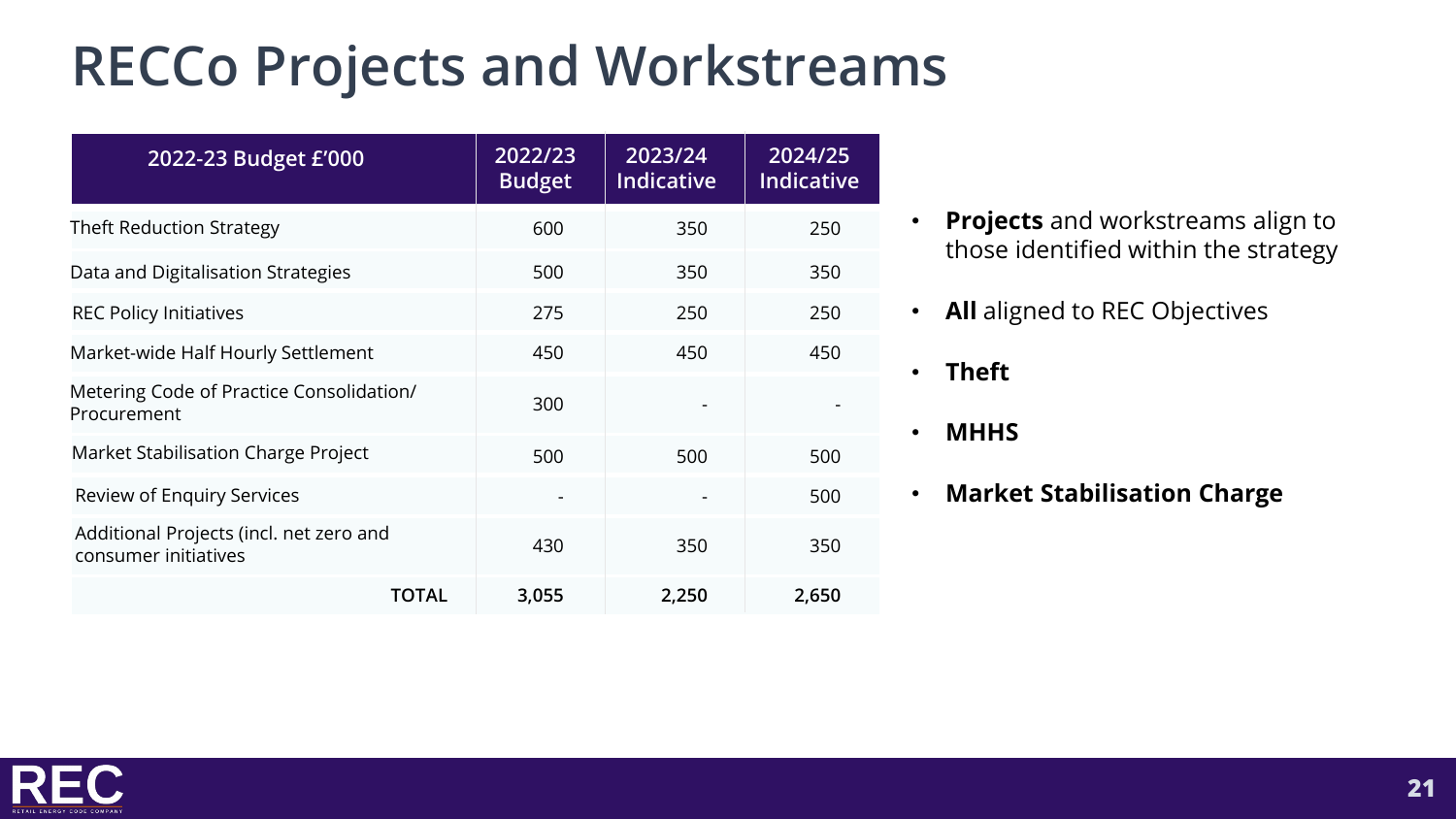### **Switching Programme**

| 2022-23 Budget £'000                               | 2022/23<br><b>Budget</b> |
|----------------------------------------------------|--------------------------|
| Programme Coordination & Licenced Party Assurance  | 1,950                    |
| <b>Switching Programme Engagement</b>              |                          |
| EES PUI Obligations - Service Provider/SME Support | 660                      |
| <b>GES Service Deployment Support</b>              | 136                      |
| <b>Consumer Initiatives</b>                        | 75                       |
| TOTAL                                              | 2,820                    |

- **Programme** costs
- **Switching** Programme Engagement
	- Costs to go-live
	- Early life support
- **Assure** that the CSS and GES are fit for purpose and can be accepted
- **Develop** REC v3
- **Prepare** for post go-live
	- Operational management
	- Service provider management
	- Change control
- **Switching** driven consumer initiatives

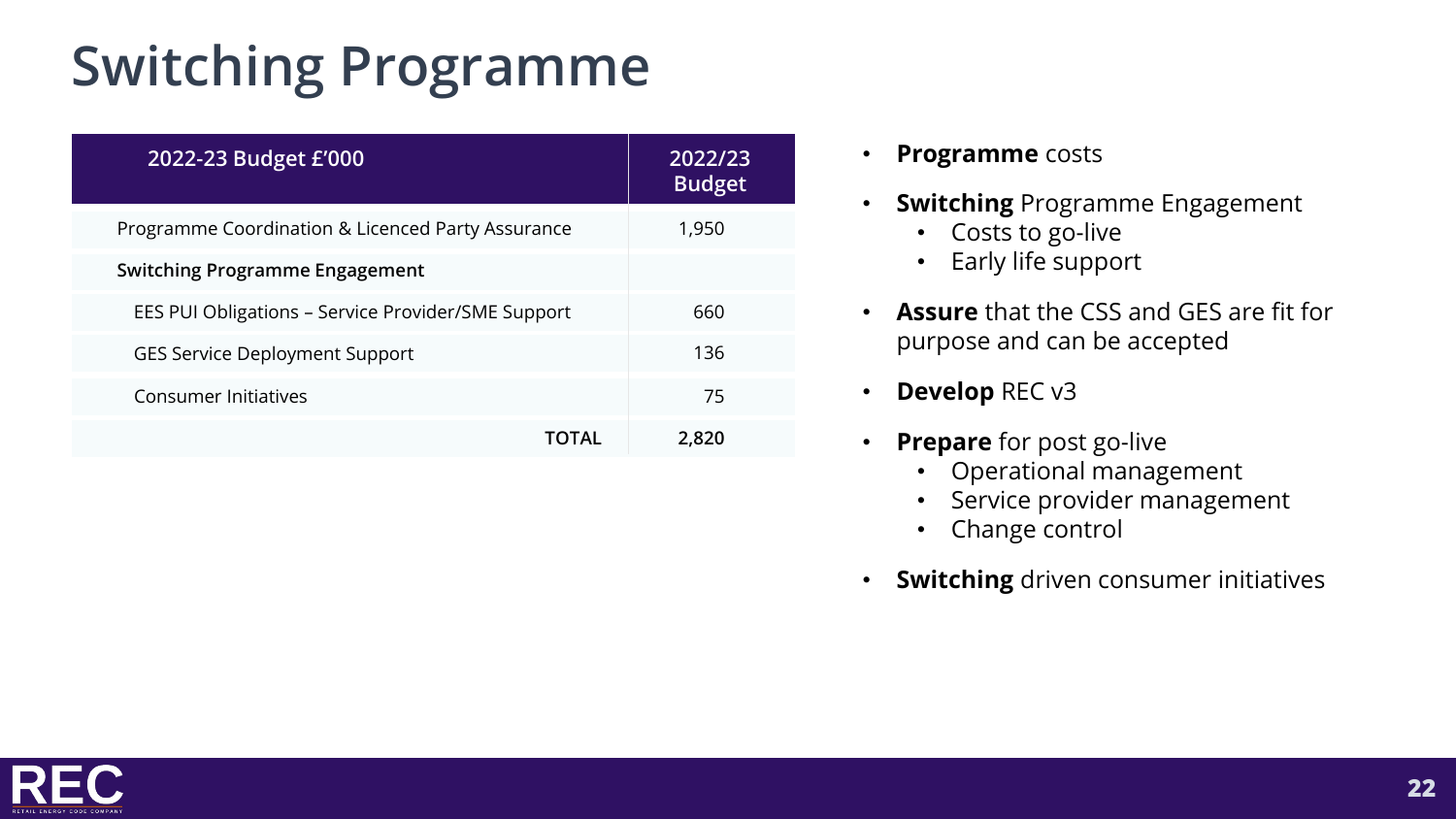### **Change Allowance & Contingency**

| 2022-23 Budget £'000 | 2022/23<br><b>Budget</b> | 2023/24<br><b>Indicative</b> | 2024/25<br><b>Indicative</b> |
|----------------------|--------------------------|------------------------------|------------------------------|
| Change Allowance     | 2,000                    | 4,000                        | 4,000                        |
| Contingency          | 1,700                    | 2,100                        | 2,500                        |
| <b>TOTAL</b>         | 3,700                    | 6,100                        | 6,500                        |

#### **Change Allowance:**

- Fund the cost of changes to service provider contracts
- Code Manager contracts include cost for managing change
- Uplift due to CSS funding obligation

#### **Contingency**

- Bottom-up budget approach
- Prudent approach:
	- Changing regulatory requirements
	- GES cost risk
	- New services risk

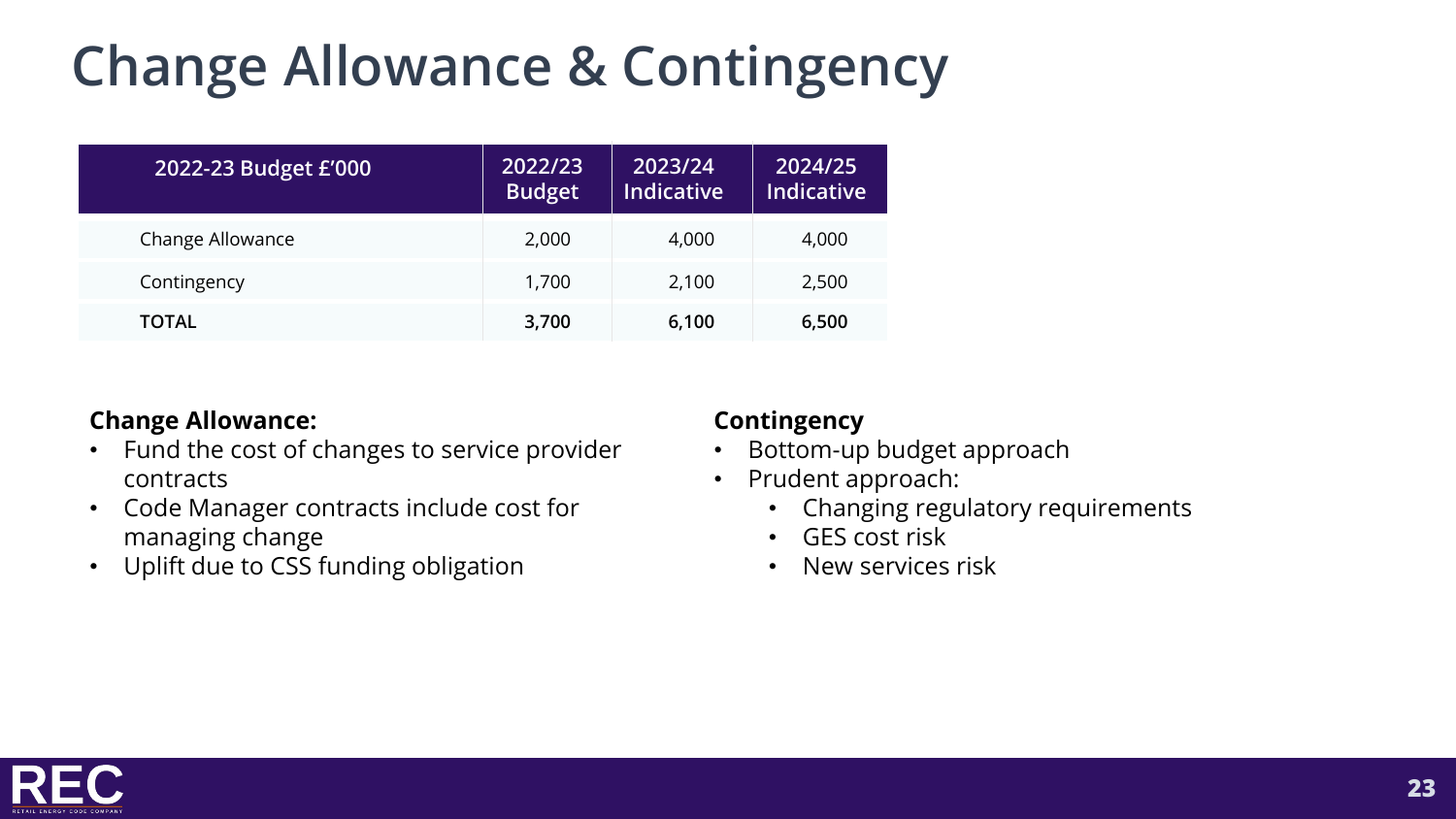

### **Q&A Discussion** 06